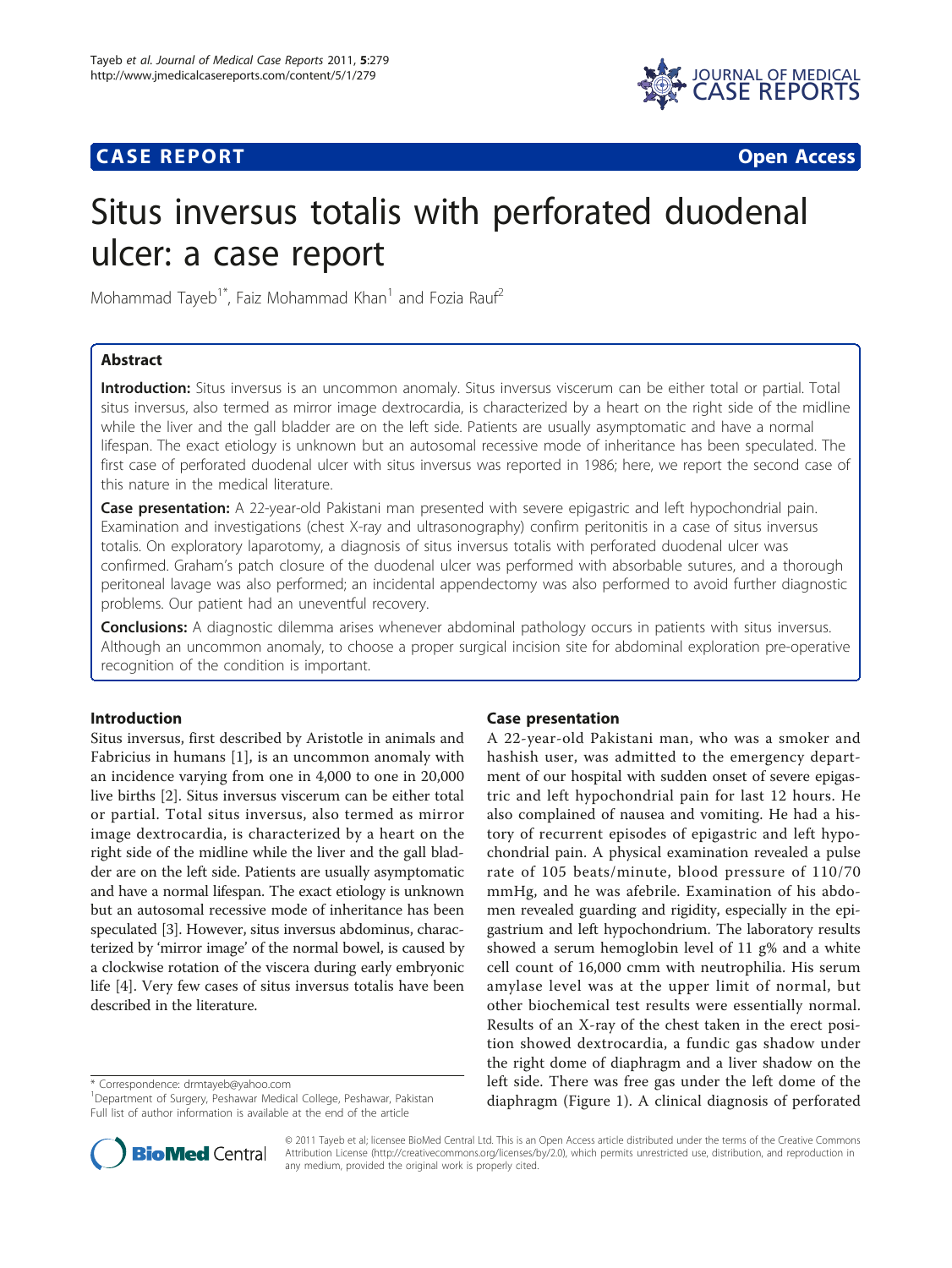<span id="page-1-0"></span>

the left dome of diaphragm.

duodenal ulcer in a case of dextrocardia with situs inversus was made. An electrocardiogram performed subsequently was diagnostic of dextrocardia with no other abnormalities. Ultrasonography confirmed the suspicion of situs inversus by demonstrating the presence of a left-sided liver and a left-sided normal gall bladder without any calculi. The spleen was on the right side with normal echotexture.

Our patient was unaware of this condition until this point. The brother of our patient was a doctor, who informed us that their paternal grandfather also had situs inversus totalis that had been diagnosed incidentally during an ultrasonography performed for prostatic symptoms; he was living a normal life.

After resuscitation with intravenous fluids, antibiotics, omeprazole, analgesics and nasogastric aspiration, our patient was subjected to an exploratory laparotomy. The diagnosis of perforated duodenal ulcer was confirmed. There was acute perforation of about 5 mm diameter in the anterior wall of the first part of the duodenum. There was complete situs inversus 'mirror image', with the liver and gall bladder on the left side and spleen on the right side. The stomach fundus was on the right and the first part of the duodenum lying to the left of the midline in the left hypochondrium. Exploration of the rest of the abdomen showed features typical of situs inversus totalis, that is, the caecum and appendix in the left iliac fossa and the sigmoid colon on the right.

A Graham's patch closure of the duodenal ulcer was performed with absorbable sutures, and a thorough peritoneal lavage was performed; an incidental appendectomy was also performed to avoid further diagnostic problems and the abdomen was closed in layers. Our patient had an uneventful recovery. Post-operatively he was counseled about cessation of smoking and hashish and was sent home on omeprazole therapy.

### **Discussion**

Situs inversus abdominus is an uncommon anomaly with an incidence varying from one in 4,000 to one in 20,000 live births [[2\]](#page-2-0). Situs inversus usually remains undiagnosed, as exemplified by the present case, unless it is diagnosed incidentally while investigating another associated ailment. A diagnostic dilemma arises whenever pathology occurs in the unusual located abdominal viscera. To choose a proper surgical incision for abdominal exploration, pre-operative recognition of the condition is important. In our case the diagnosis was made pre-operatively and an exploratory laparotomy was performed with an upper midline incision.

Certain congenital anomalies such as polysplenia, asplenia or Kartagener's syndrome are known to occur in such patients [[5](#page-2-0),[6](#page-2-0)]. However, our patient did not have any of these abnormalities.

Various modalities such as electrocardiograms, radiographic studies, computed tomography (CT) scans with oral and intravenous contrast, ultrasound, and barium studies can be used to diagnose situs inversus [\[7](#page-2-0),[8\]](#page-2-0). In our case, we diagnosed the condition by a chest radiograph and abdominal ultrasonography.

There have been isolated reports of situs inversus associated with peptic ulcer [[9](#page-2-0)], ulcer perforation [[10](#page-2-0)], amoebic liver abscess [\[11](#page-2-0)], acute cholecystitis [\[12](#page-2-0)], cholelithiasis [[13,14](#page-2-0)], acute appendicitis [[15\]](#page-2-0), and intestinal obstruction [\[16](#page-2-0)]. To the best of our knowledge, this is only the second report in the literature of a patient with situs inversus totalis presenting with perforated duodenal ulcer (Gandhi et al. reported the first case of perforated duodenal ulcer with situs inversus in 1986 [\[10](#page-2-0)]).

## Conclusions

A diagnostic dilemma arises whenever abdominal pathology occurs in patients with situs inversus. Although an uncommon anomaly, to choose a proper surgical incision site for abdominal exploration pre-operative recognition of the condition is important.

#### Consent

Written informed consent was obtained from the patient for publication of this case report and any accompanying images. A copy of the written consent is available for review by the Editor-in-Chief of this journal.

#### Author details

<sup>1</sup>Department of Surgery, Peshawar Medical College, Peshawar, Pakistan. 2 Department of Pathology, Peshawar Medical College, Peshawar, Pakistan.